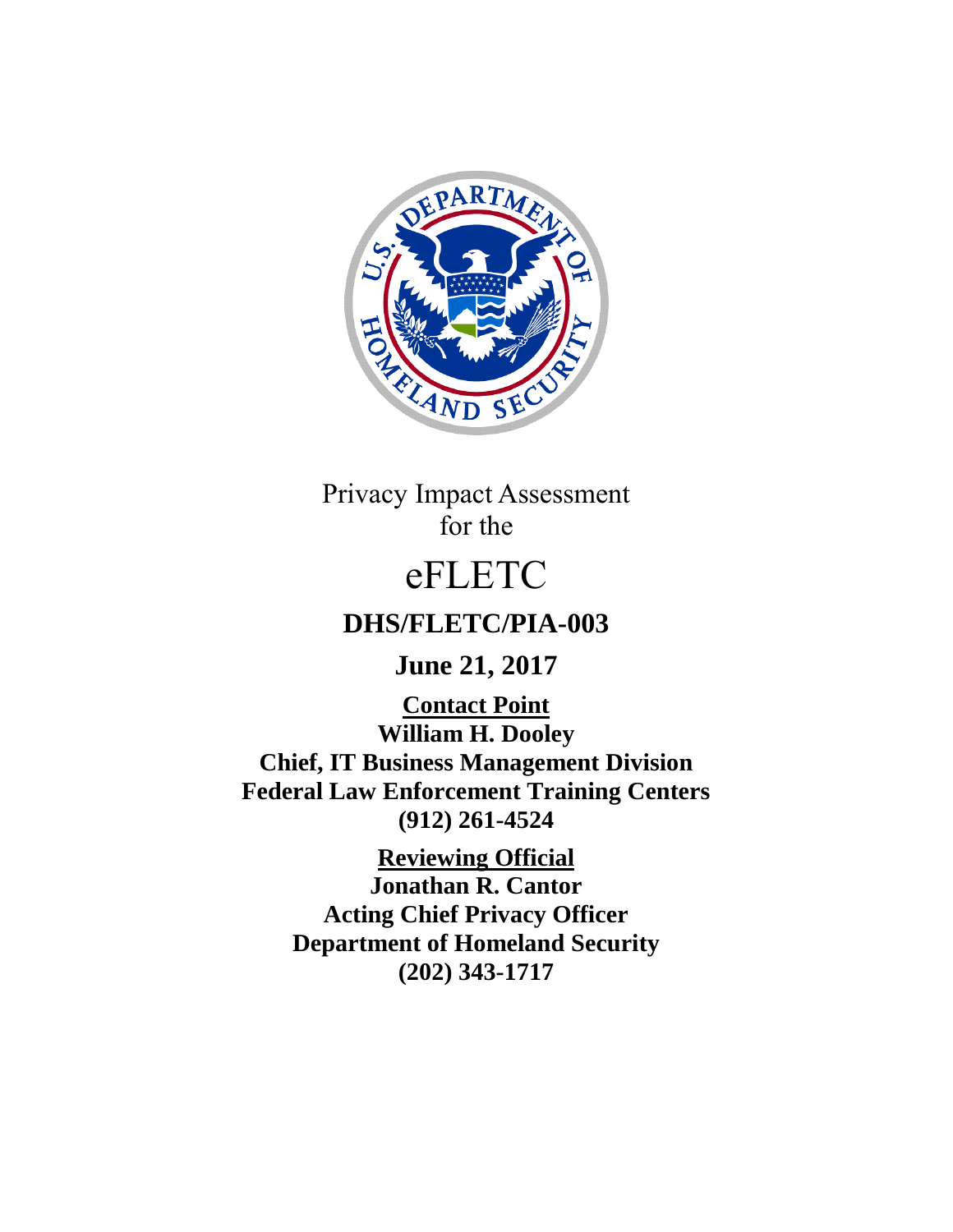

**Privacy Impact Assessment** DHS/FLETC/PIA-003 eFLETC Page 1

## **Abstract**

The Federal Law Enforcement Training Centers (FLETC) is implementing eFLETC as a new virtual learning management environment supporting law enforcement training for federal, state, local, tribal, and international law enforcement officers. eFLETC will initially serve as a scheduling, instructional delivery, and records system for up to 14,000 students who may access eFLETC in the first year. The project automates and integrates processes to improve the efficiency of administrative support functions for online student training and registration, content delivery, and course analytics. FLETC is conducting this Privacy Impact Assessment (PIA) because, when fully implemented, eFLETC will collect, maintain, use, and disseminate personally identifiable information (PII) about all law enforcement officers who are registered users of the system.

#### **Overview**

The Federal Law Enforcement Training Centers (FLETC) serves a leadership role as the Federal Government's principal provider of world-class, interagency training of federal law enforcement personnel. FLETC prepares new and experienced law enforcement professionals to fulfill their responsibilities in a safe manner and at the highest level of proficiency. FLETC delivers interagency training with optimal efficiency through the government-wide sharing of facilities, equipment, and expertise that produces economies of scale available only from a consolidated law enforcement training organization. FLETC is in the process of architecting and developing an online training delivery capability that will provide law enforcement training and education in multiple delivery strategies and modalities.

FLETC currently provides law enforcement training to over 90 Partner Organizations. FLETC also trains state, local, tribal, campus, and international law enforcement officers and agents. The number of agencies attending training, the number of students trained, and the number of student-weeks delivered has steadily increased over the course of FLETC's history. FLETC's collaborative approach with its Partner Organizations uses research, training, and education in a shared mission of protecting our democratic institutions, ensuring public safety, and preserving law and order. More than 60,000 students are trained annually at FLETC training centers.

FLETC seeks to become a provider of virtual learning and services for the law enforcement community. FLETC is identifying and employing critical information technology (IT) and fiscal resources in focused and direct ways in an effort to forward the agency and Partner Organization's priorities and to ensure the success and optimization of eFLETC. eFLETC will contain FLETC student recordation data and personal information required for online training registration and transcription.

eFLETC consists of three discrete modules: Learning Management, Media Streaming Service, and Student Registration and Records. These modules are software hosted in a cloud that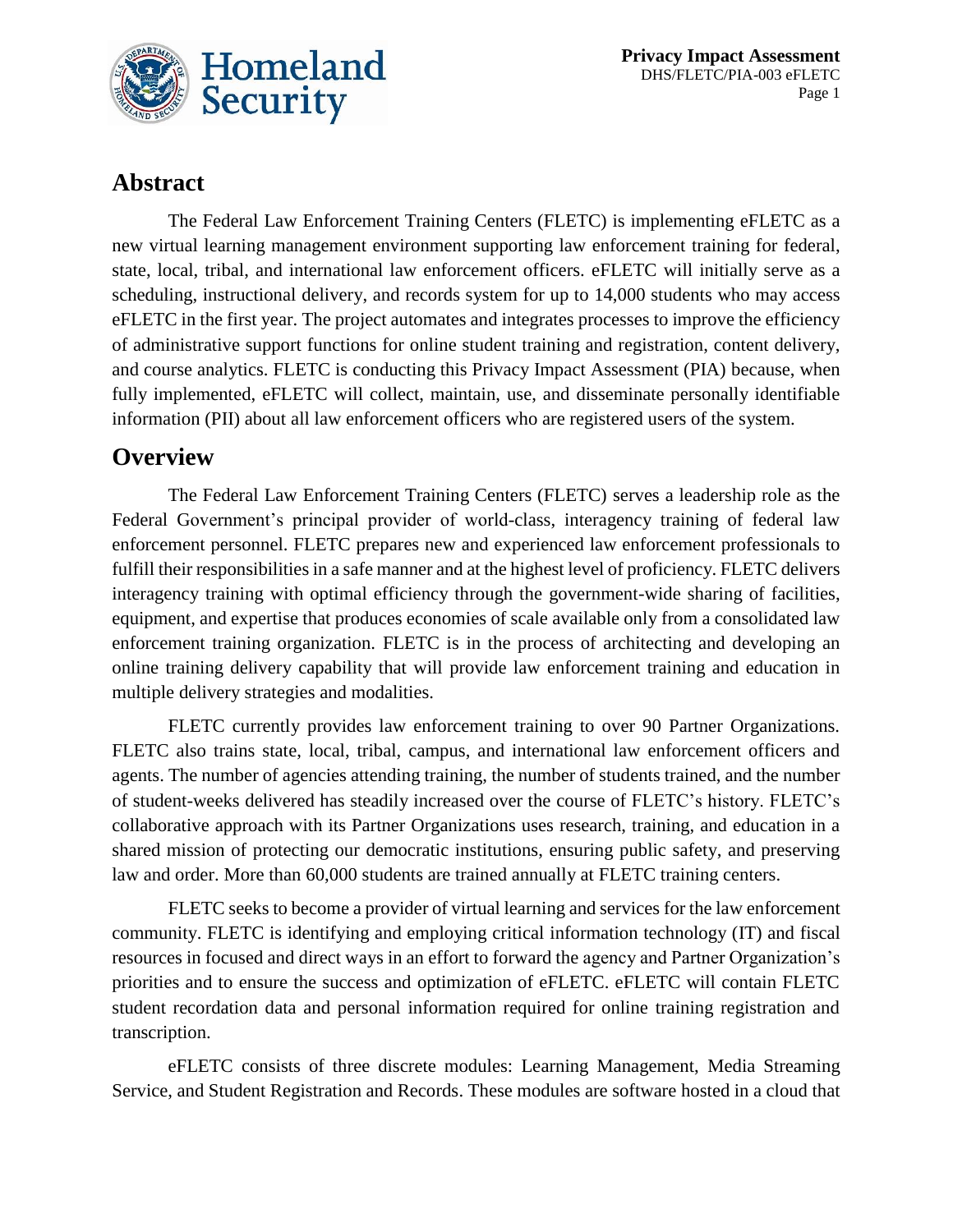

only contains eFLETC data at a vendor-managed datacenter. All vetted users will have access to the Learning Management and Media Streaming Service modules to complete their training requirements. Only eFLETC administrators will have access to the Student Registration and Records module.

eFLETC supports FLETC's increasing demand for law enforcement training by providing the ability to respond more quickly to the training needs of its customers with online training materials and courses readily available 24 hours a day, 7 days a week. eFLETC provides online registration capabilities for students and agency representatives. Records contained in eFLETC include schedules for eFLETC training programs and complete student training records. Current students are able to test online and retrieve their information electronically. Instructors and administrators can schedule classes and training resources, generate class rosters, assign instructors to classes, and assign students to various programs. eFLETC provides FLETC with a means to track the particular training that is provided, identify training trends and needs, schedule training classes and programs, schedule instructors, track training progress by students, assess the effectiveness of training, identify patterns, respond to requests for information related to the training of all eFLETC users, and facilitate the compilation of statistical information about training.

The Learning Management module manages the life-cycle of learning activities for all eFLETC students. It acts as the gateway for learners, trainers, supervisors, and administrators to access training. The Media Streaming module maintains and updates digital audio and video recordings, which can be associated with specific courses or provided as stand-alone informational pieces in the Learning Management module. The Student Registration and Records module maintains and updates user records, training histories, course catalogs, training resources, and training requirements. eFLETC also shares PII with FLETC's Student Administration and Scheduling System (SASS).<sup>1</sup>

## **Section 1.0 Authorities and Other Requirements**

l

## **1.1 What specific legal authorities and/or agreements permit and define the collection of information by the project in question?**

The authority to collect the information is derived from the Government Employees Training Act, 5 U.S.C. §§ 4101-4118 as implemented by Executive Order 11348 of April 20, 1969. Executive Order 11348 provides for training government personnel. Additionally, Executive Order 9397, as amended, permits federal agencies to use an individual's Social Security number (SSN) as a "permanent account number." The use of the SSN is appropriate because of the large number

<sup>1</sup> For more information about the FLETC Student Administration and Scheduling System (SASS), please *see* DHS/FLETC/PIA-002 Student Administration and Scheduling System (February 12, 2013), *available at* [https://www.dhs.gov/privacy.](https://www.dhs.gov/privacy)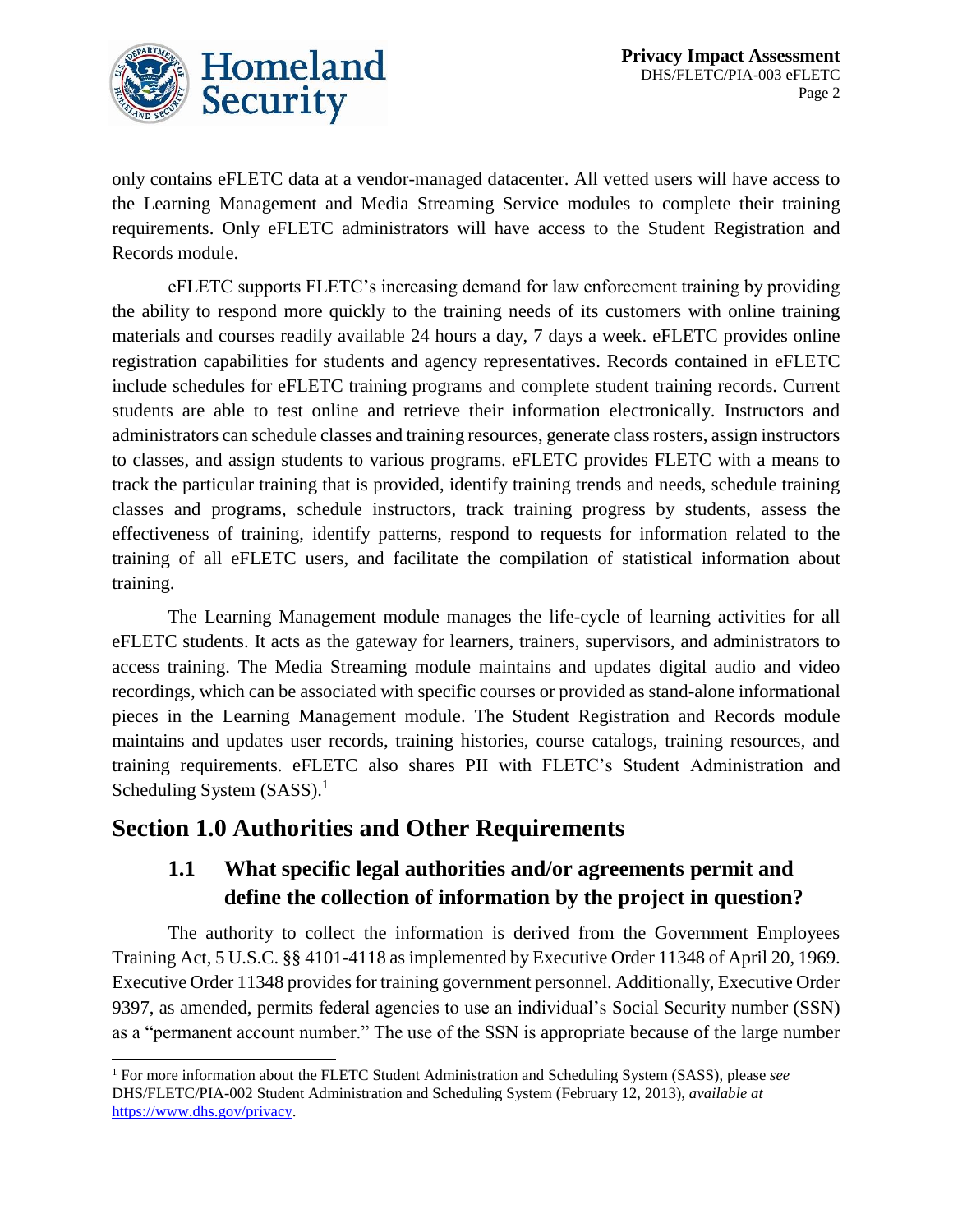

 $\overline{\phantom{a}}$ 

of present and former students who attend or have attended FLETC programs, who potentially may have identical names and dates of birth and whose identities can only be easily distinguished by SSN.

## **1.2 What Privacy Act System of Records Notice(s) (SORN(s)) apply to the information?**

The student records contained in eFLETC are covered by the DHS Security General Training Records System of Records.<sup>2</sup> Information collected to allow access to eFLETC is covered by the General Information Technology Access Account Records System.<sup>3</sup>

## **1.3 Has a system security plan been completed for the information system(s) supporting the project?**

No. The system is still in the development phase. It is anticipated that the system will be operational and have a signed Authority to Operate by September 30, 2017.

## **1.4 Does a records retention schedule approved by the National Archives and Records Administration (NARA) exist?**

Yes. Student records contained within the system are retained for 40 years, in accordance with NARA-approved schedule N1-056-022, dated June 25, 2002.

# **1.5 If the information is covered by the Paperwork Reduction Act (PRA), provide the OMB Control number and the agency number for the collection. If there are multiple forms, include a list in an appendix.**

FLETC is in the process of completing an inventory of all information collections for eFLETC. FLETC will work with the Office of the Chief Information Officer (OCIO) Paperwork Reduction Act (PRA) Branch to complete this action.

## **Section 2.0 Characterization of the Information**

## **2.1 Identify the information the project collects, uses, disseminates, or maintains.**

The system will collect, generate, or retain the following types of information to create an individual's account:

<sup>&</sup>lt;sup>2</sup> See DHS/ALL-003 Department of Homeland Security General Training Records, 73 FR 71656 (November 25, 2008).

<sup>3</sup> *See* DHS/ALL-004 General Information Technology Access Account Records System, 77 FR 70792 (November 27, 2012).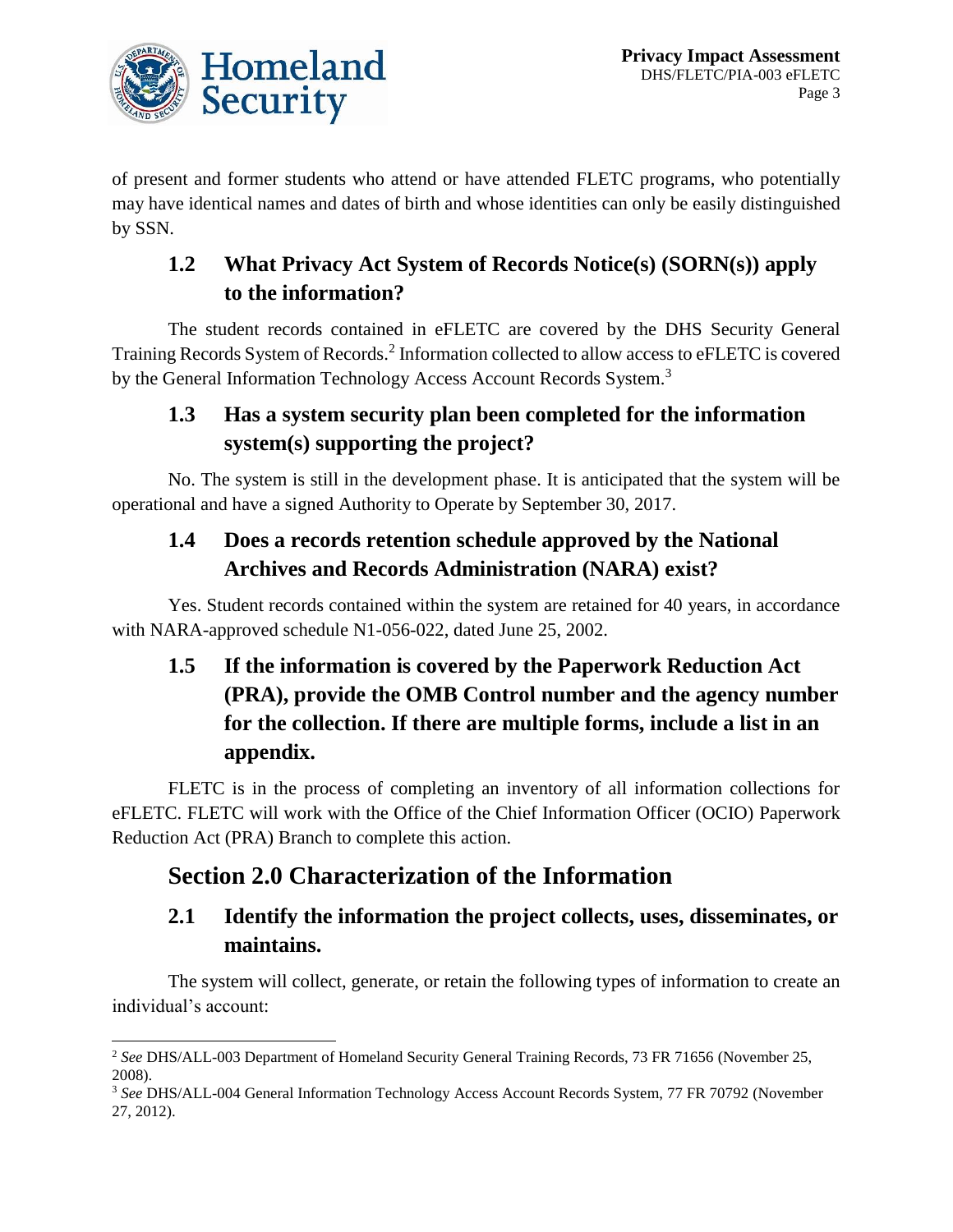

- Name;
- Social Security number;
- System-assigned unique identifier;
- Date of birth;
- Gender:
- Agency;
- Rank/title:
- Agency address;
- Agency fax number;
- Office phone (potentially home or personal cell phone if office phone has not been assigned);
- Office email (potentially personal email if office email has not been assigned);
- Student email (potentially personal email if agency email has not been assigned);
- Supervisor name;
- Supervisor email; and
- Legacy ID (this field will only be available to administrators).

Individuals will also be issued a username and single-use password to initially access eFLETC.<sup>4</sup>

## **2.2 What are the sources of the information and how is the information collected for the project?**

Initially, the agency sponsoring the student enters basic student information into eFLETC. This action initiates a student record and serves as verification of the student's authorized user status. The information provided by the agency is obtained directly from the student. The system provides electronic notification of the registration to the students and provides directions for accessing the system to begin use.

Active students may take courses and tests and receive results through eFLETC. The system automatically scores tests upon completion and posts student grades to their records. All personal information within eFLETC is directly input by staff, students, or posted as an automated function of the system. eFLETC does not receive information or data from another system.

## **2.3 Does the project use information from commercial sources or publicly available data? If so, explain why and how this information is used.**

No.

l <sup>4</sup> In the future, FLETC plans to allow students to access eFLETC with their DHS or agency-issued PIV cards.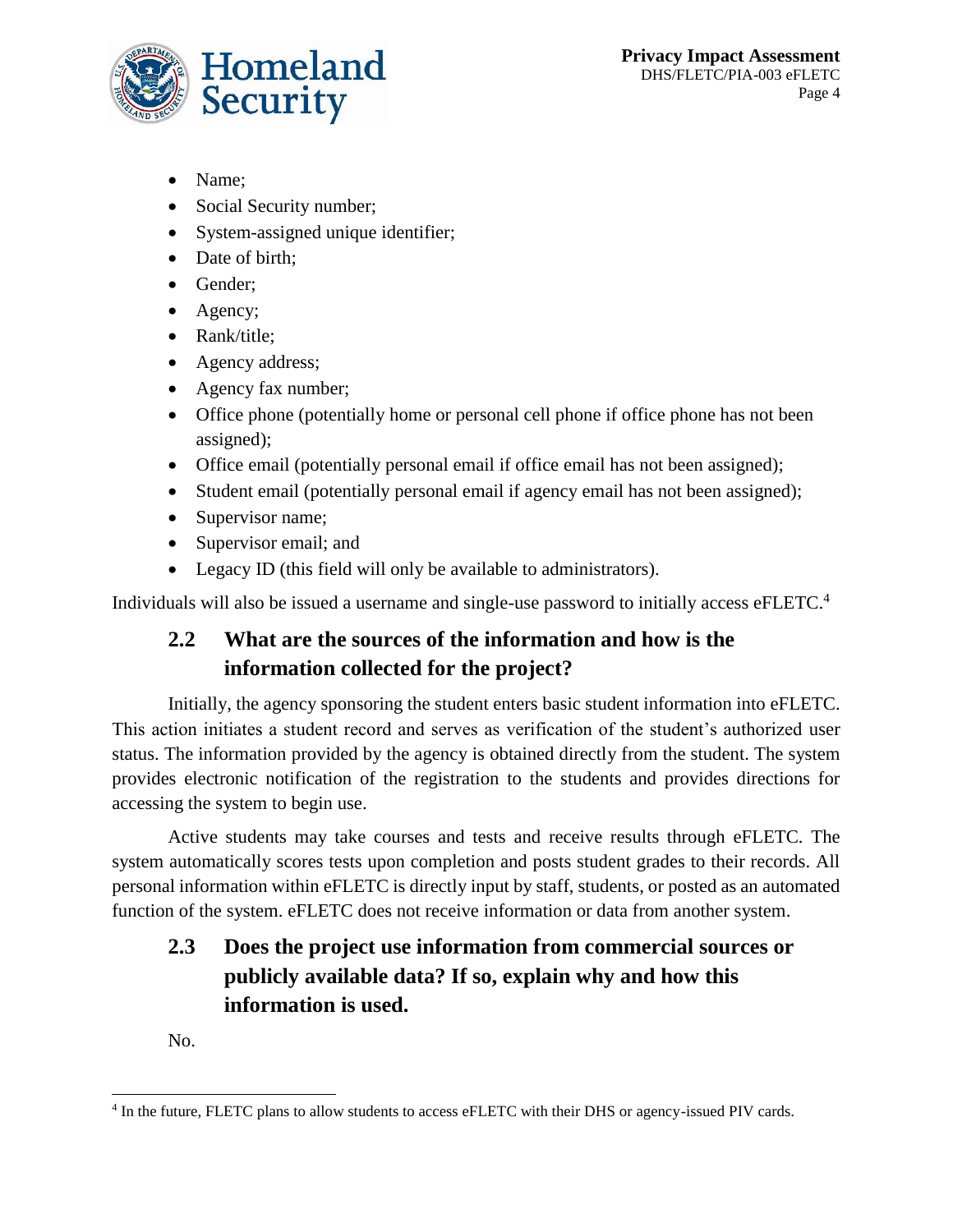

#### **2.4 Discuss how accuracy of the data is ensured.**

Because information is obtained directly from students, who are provided the opportunity to complete and correct their data, it is assumed that information is correct. Sponsoring agencies will also have access to the information and will be afforded the capability of correcting inaccurate data. When students or their agencies cannot change data, the appropriate eFLETC staff may correct the record.

## **2.5 Privacy Impact Analysis: Related to Characterization of the Information**

**Privacy Risk:** There is a risk that the student information maintained within eFLETC, specifically the collection and maintenance of SSNs, may increase exposure to identity theft or result in the mishandling of PII.

**Mitigation:** In addition to normal security measures such as role-based access, system auditing, and user training, FLETC has built specific safeguards into the system. eFLETC masks SSNs as soon as it captures the information. Only the student and limited FLETC personnel will have access to this information.

**Privacy Risk:** There is a risk that eFLETC will collect more information than is necessary to register an individual for training.

**Mitigation:** FLETC mitigates this risk by only collecting information necessary to support eFLETC's increasing demand for law enforcement training by streamlining current processes and providing the ability to respond more quickly to the training needs of its customers. FLETC uses information, such as SSN and sponsoring agency financial information, for academic recording (transcripts) only. FLETC reviews these collections every three years to ensure continued legal authority and necessity.

**Privacy Risk:** There is a risk that eFLETC will contain inaccurate information on training program/system applicants and students.

**Mitigation:** FLETC mitigates this risk by collecting, when possible, information directly from the student. Information within eFLETC is either collected directly from the student and submitted via the sponsoring agency, or is submitted directly by the student. FLETC assumes that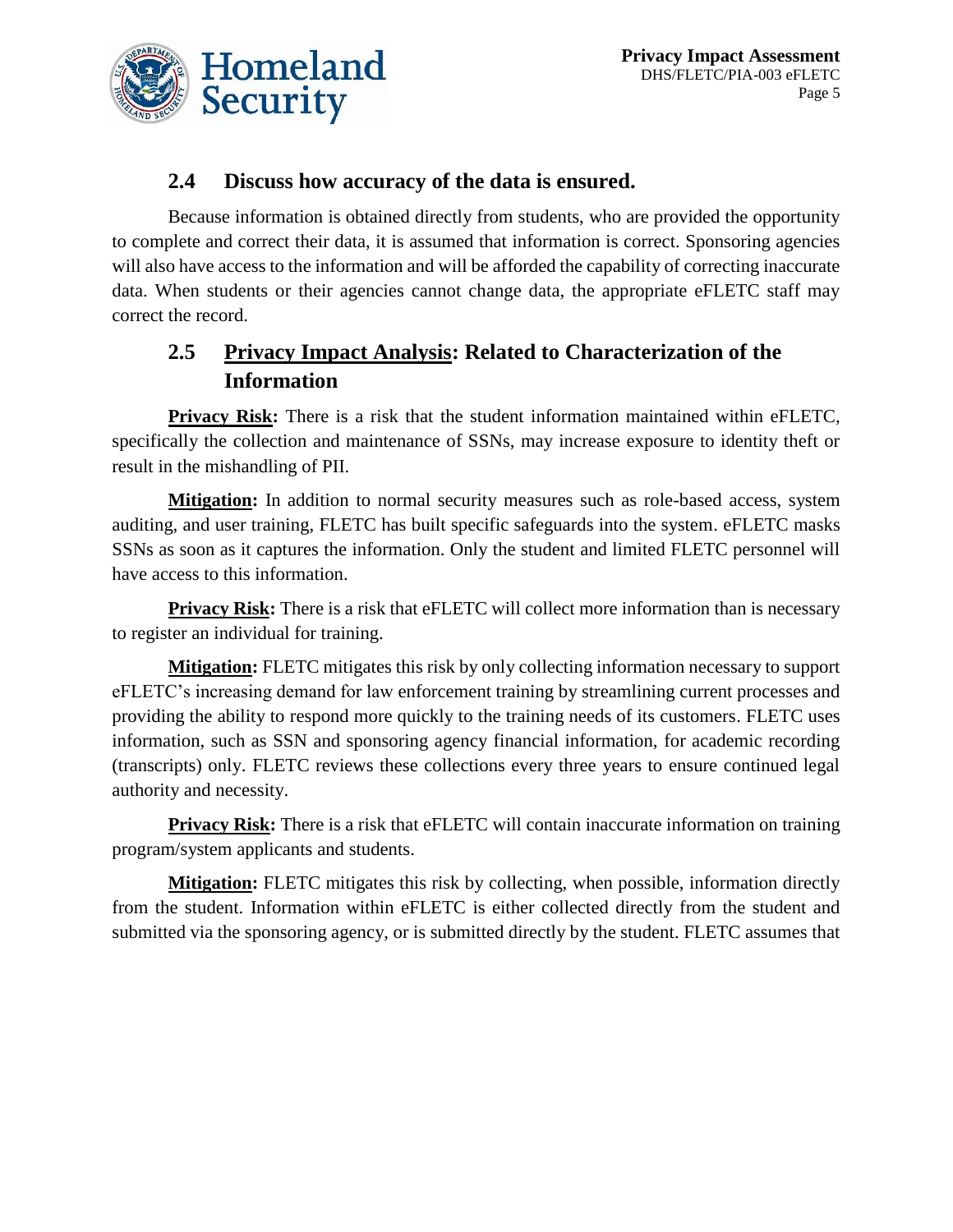

the sponsoring agency maintains accurate information for its employees. Additionally, FLETC may contact the sponsoring agency points of contact to ensure information is correct.

# **Section 3.0 Uses of the Information**

#### **3.1 Describe how and why the project uses the information.**

eFLETC requires name, date of birth, and SSN to accurately identify records relating to the student. For many students, their training results become part of the permanent records maintained by the student's sponsoring agency, Office of Personnel Management (OPM), Department of Labor, future employers, and educational institutions. Use of SSN allows for accurate matching with the student's permanent employment records. Students from some state and local agencies must submit an SSN to complete the billing and payment process when a sponsoring agency has an accounting system that requires an SSN for billing purposes. eFLETC also uses personal contact information to communicate with the student before, during, and after training.

Student performance data is recorded on a transcript and is used in virtually the same way as a college transcript. Student transcripts are routinely used to validate training and experience for job qualifications, college and university training credits, and establishing a student's knowledge base for a given situation in the law enforcement environment.

## **3.2 Does the project use technology to conduct electronic searches, queries, or analyses in an electronic database to discover or locate a predictive pattern or an anomaly? If so, state how DHS plans to use such results.**

No. eFLETC does not use technology to locate a predictive pattern or anomaly. eFLETC queries only return reports to improve the training process. These reports include student rosters, individual student reports, and training results. De-personalized data from system queries may be used to evaluate the success of various training programs and determine patterns for successful completion based on student demographics such as age, gender, and experience. Aggregate data in the system is used only to evaluate and improve training programs and approaches.

## **3.3 Are there other components with assigned roles and responsibilities within the system?**

Yes. Full implementation will enable eFLETC to share information with DHS, state, local, and other federal partners who enroll students at eFLETC. Electronically retrievable information will include student class assignments and participation. Hard copies of the entire student record may be made available to the sponsor upon written request for the purpose of performing background investigations and validating training.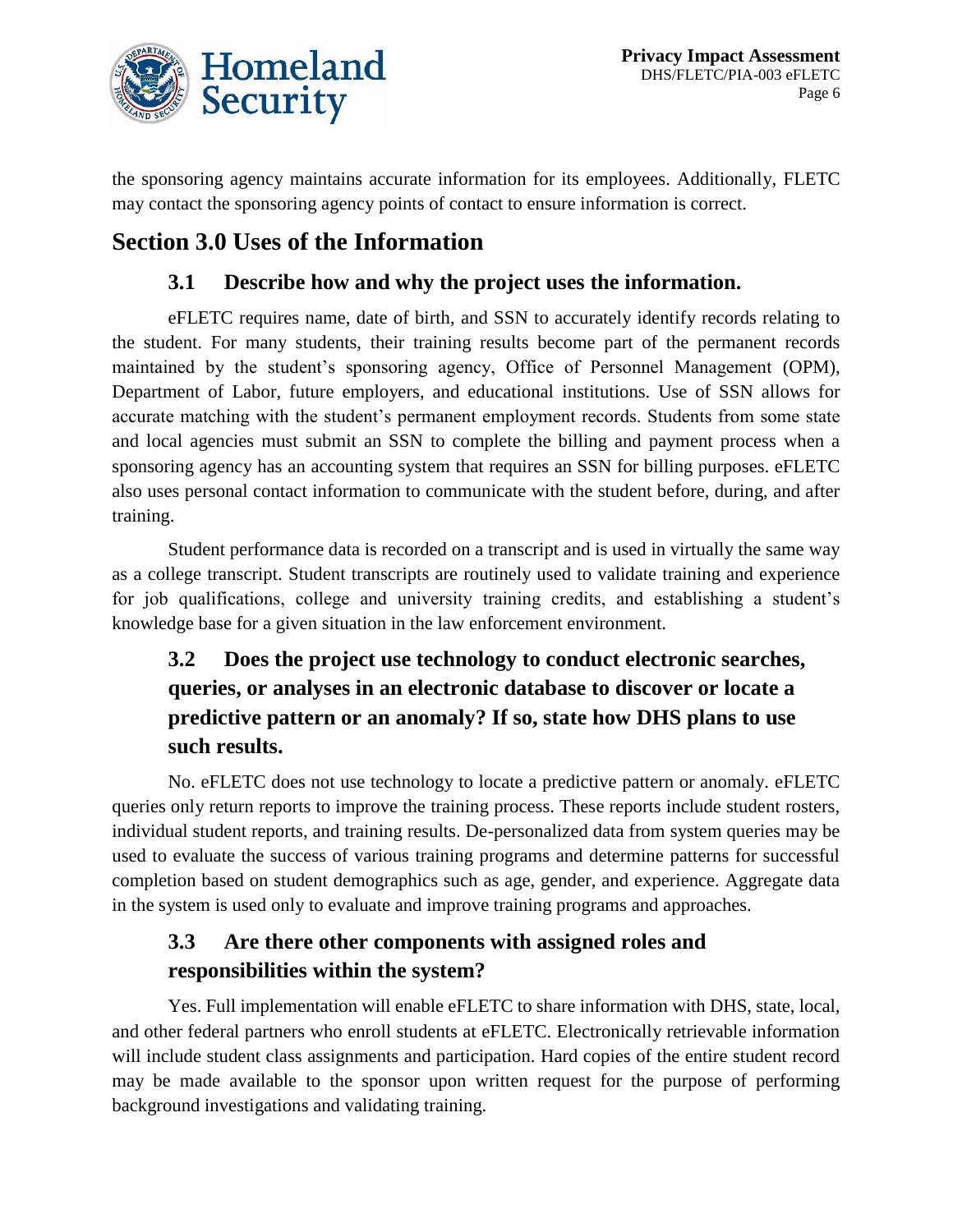

Partner Organizations will access eFLETC and pre-register their students who require training, courses, and specific class dates for asynchronous and blended training opportunities. They will provide student names and SSNs as a part of the pre-registration process.

#### **3.4 Privacy Impact Analysis: Related to the Uses of Information**

**Privacy Risk:** There is a risk that FLETC will use the information it collects in eFLETC for non-training purposes, inconsistent with the original purpose for collection.

**Mitigation:** FLETC mitigates this risk through access controls, training, rules of behavior, and auditing. Only authorized users may access the information. Users must complete privacy and security training prior to receiving access to eFLETC. Individuals accessing or using the system for purposes other than what is required to administer training or exercise programs are restricted from accessing eFLETC.

**Privacy Risk:** There is a risk that users may gain unauthorized access to the system.

**Mitigation:** FLETC mitigates this risk through internal application-level, role-based access control for access to specific eFLETC functions. An eFLETC user only has access to information based on his or her role. Access to privileged functions for enforcing system/application access is restricted to authorized system administrators. Auditing is enabled across all components of the system in order to monitor and verify appropriate privilege usage on the system.

## **Section 4.0 Notice**

 $\overline{a}$ 

## **4.1 How does the project provide individuals notice prior to the collection of information? If notice is not provided, explain why not.**

The DHS/ALL-003 Department of Homeland Security General Training Records System of Records Notice (SORN)<sup>5</sup> and the publication of this PIA provide notice to the individual. Students also receive an electronic Privacy Notice during the online registration process describing why eFLETC is collecting this information.

#### **4.2 What opportunities are available for individuals to consent to uses, decline to provide information, or opt out of the project?**

The information eFLETC collects and maintains is required for all eFLETC students. For many government employees, eFLETC training may be a condition of employment as a law

<sup>5</sup> *See* DHS/ALL-003 Department of Homeland Security General Training Records, 73 FR 71656 (November 25, 2008).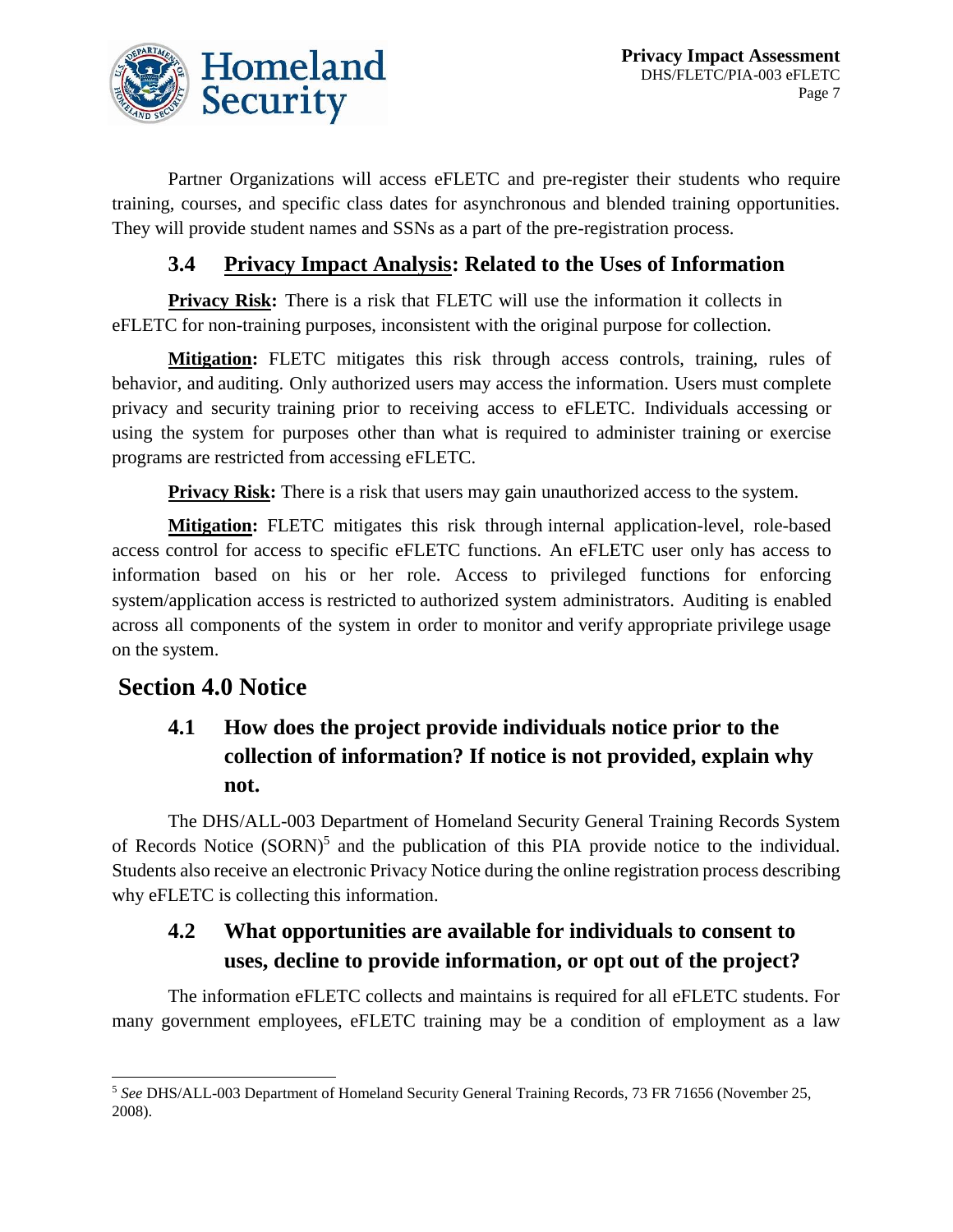

enforcement officer, and therefore mandatory. The Privacy Notice the user sees when providing the information will identify the routine uses of his or her information.

#### **4.3 Privacy Impact Analysis: Related to Notice**

**Privacy Risk:** There is a risk that individuals may not know how FLETC uses his or her information, specifically the SSN.

**Mitigation:** FLETC mitigates this privacy risk by collecting registrant and applicant information directly from the individual as frequently as possible. FLETC also provides a Privacy Notice at the time of each collection. Additionally, FLETC provides notice through the DHS/ALL-003 Department of Homeland Security General Training Records SORN and this PIA.

# **Section 5.0 Data Retention by the project**

#### **5.1 Explain how long and for what reason the information is retained.**

Student information is retained for 40 years to remain retrievable throughout the active career of federal law enforcement agents. Student records and training schedules are retained to validate the type, duration, and extent of training provided to law enforcement officers. This provides a mechanism to validate training and experience for purposes of qualifying for jobs, obtaining training credit with colleges and universities, and establishing a student's knowledge base for a given situation in the law enforcement environment.

#### **5.2 Privacy Impact Analysis: Related to Retention**

**Privacy Risk:** There is a risk that FLETC may maintain the information collected, specifically SSN, for a longer period than necessary.

**Mitigation:** Although there is always risk inherent in retaining PII for any length of time, the retention periods identified in the NARA schedule are consistent with the concept of retaining data only for as long as necessary to support the agency's mission. This risk is mitigated by purging or transferring records as required by the NARA-approved record schedule by the sponsoring FLETC training and/or exercise program.

FLETC retains SSN for the NARA-approved retention period (40 years) for several reasons. Regardless of whether the student is affiliated with DHS or a Partner Organization, SSN is the only unique identifier that can be used to retrieve the individual's record. FLETC needs to retain SSN to match records of students who come back for multiple programs over the lifetime of their career or move in and out of law enforcement officer positions. Also, if during a law enforcement activity (*e.g.*, an officer-involved shooting), an officer's training could be called into question by an agency or during a legal proceeding. The relevant training could include records from years prior to the incident. In addition, FLETC often receives requests from former students who would like to obtain copies of their training records for use when applying for other law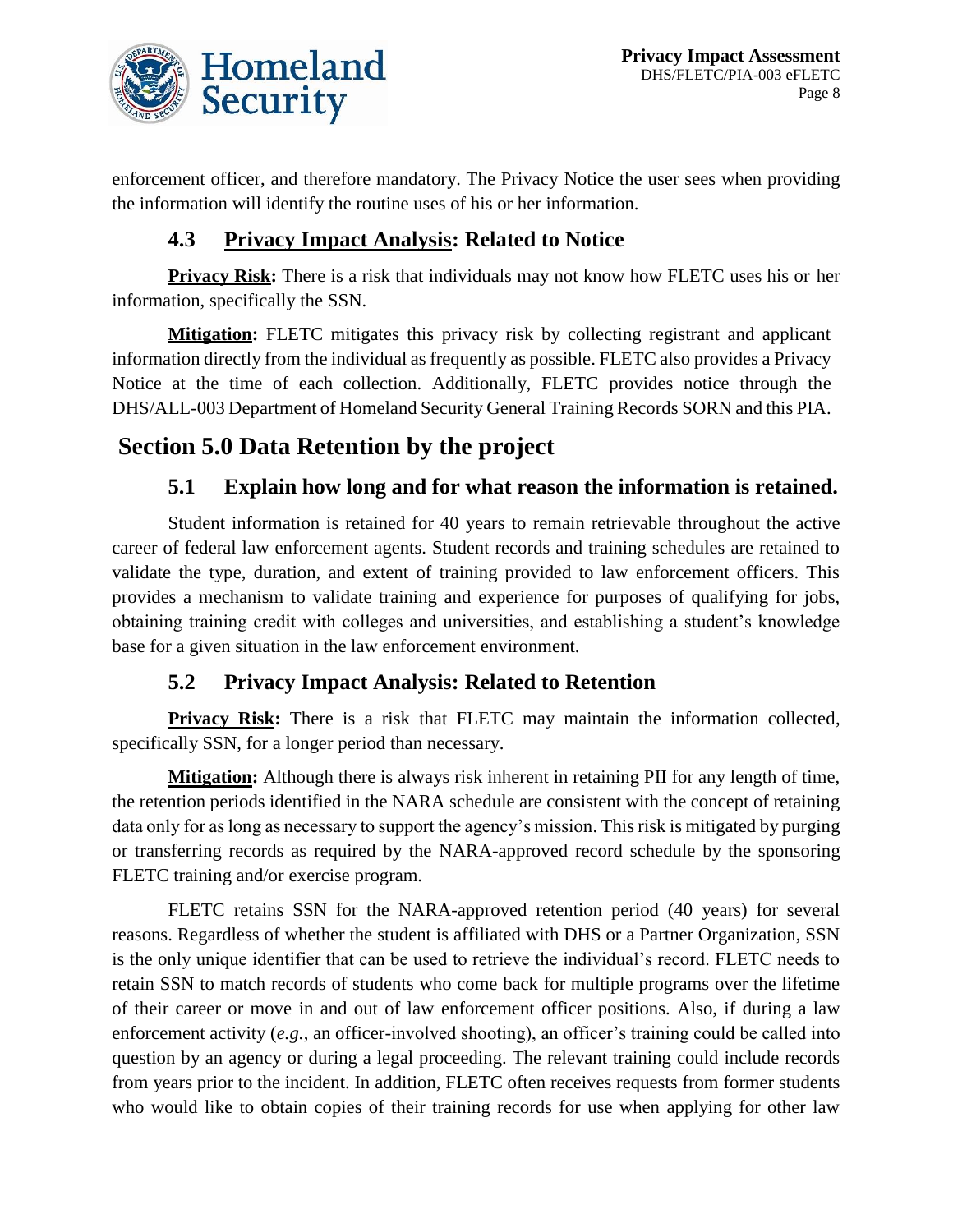

enforcement positions, seeking college credit for training received at FLETC, and documenting service.

# **Section 6.0 Information Sharing**

## **6.1 Is information shared outside of DHS as part of the normal agency operations? If so, identify the organization(s) and how the information is accessed and how it is to be used.**

The sharing of PII outside the Department is part of normal operations and is compatible with the original collection of information and the routine uses in the published DHS/ALL-003 Department of Homeland Security General Training Records SORN.<sup>6</sup> Agencies that sponsor students in eFLETC can access the system based on their system access permissions, in order to provide and receive information about their students. Students can also access their profiles in order to access their own information. The primary uses of sharing include validating training, evaluating the need for further training, and establishing the training level of students for position qualification or educational background.

## **6.2 Describe how the external sharing noted in 6.1 is compatible with the SORN noted in 1.2.**

While all listed routine uses may be applied to these records, FLETC generally shares training information connected to the hiring or retention of an employee with OPM, educational institutions, or training facilities to verify employee attendance and performance.<sup>7</sup> The sharing supports the training, educational, and professional development purposes for which the system was developed.

l <sup>6</sup> *See* DHS/ALL-003 Department of Homeland Security General Training Records, 73 FR 71656 (November 25, 2008).

<sup>7</sup> The routine uses in the DHS/ALL-003 Department of Homeland Security General Training Records SORN that describe this sharing include: (H) To a Federal, State, tribal, local or foreign government agency or professional licensing authority in response to its request, in connection with the hiring or retention of an employee, the issuance of a security clearance, the reporting of an investigation of an employee, the letting of a contract, or the issuance or status of a license, grant, or other benefit by the requesting entity, to the extent that the information is relevant and necessary to the requesting entity's decision on the matter; (I) To educational institutions or training facilities for purposes of enrollment and verification of employee attendance and performance; and (J) To the Equal Employment Opportunity Commission, Merit Systems Protection Board, Office of the Special Counsel, Federal Labor Relations Authority, or Office of Personnel Management or to arbitrators and other parties responsible for processing any personnel actions or conducting administrative hearings or appeals, or if needed in the performance of authorized duties.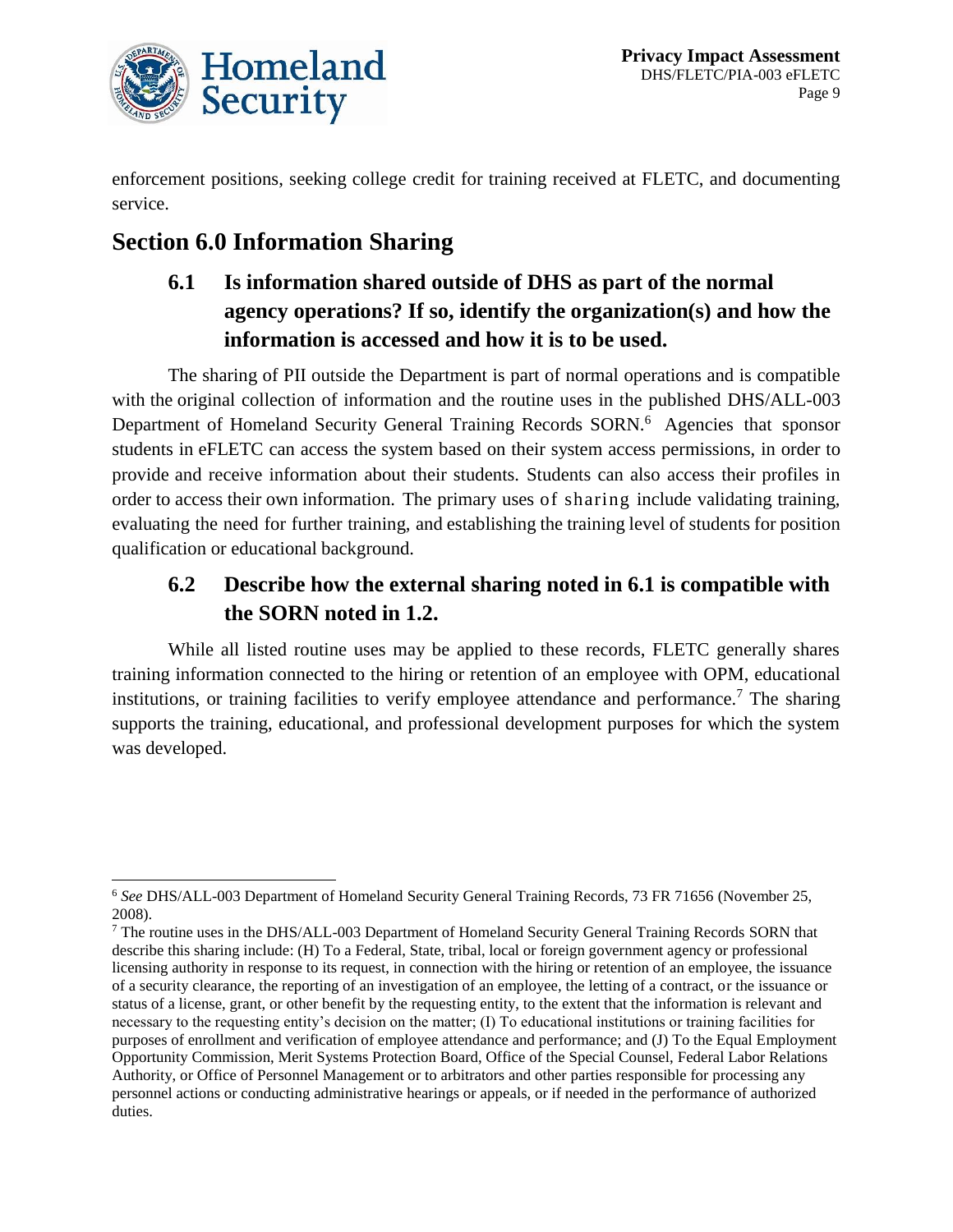

#### **6.3 Does the project place limitations on re-dissemination?**

Yes. Information may not be disclosed outside of the sharing outlined in the DHS/ALL-003 Department of Homeland Security General Training Records SORN without the written permission of the individual or the FLETC Disclosure Office.

For all other external sharing of information, FLETC will either include a letter to the organization or execute an information sharing and access agreement such as a Memorandum of Understanding (MOU) with the external agency. This sharing could be with another federal agency, and FLETC would indicate that FLETC's Privacy Act records being provided or transferred are for use pursuant to applicable routine uses and that further disclosure of the records is not permissible.

## **6.4 Describe how the project maintains a record of any disclosures outside of the Department.**

FLETC maintains paper and electronic copies of all requests for records and the agency's response to the request. Additionally, requests for information within the system are made to the FLETC Disclosure Office or FLETC Educational Aides Office that maintain the accounting of what records were disclosed and to whom under the Privacy Act and Freedom of Information Act.

## **6.5 Privacy Impact Analysis: Related to Information Sharing**

**Privacy Risk:** There is a risk that FLETC and Partner Organizations will further disclose information contained within eFLETC.

**Mitigation:** FLETC mitigates this risk because eFLETC is not connected to any external systems to facilitate regular or bulk sharing. All information is shared on a case-by-case basis as authorized by law and FLETC provides notice that the information may not be re-disseminated. FLETC provides the academic records directly to the student upon his or her written request. The student may then share the information at his or her own discretion.

## **Section 7.0 Redress**

## **7.1 What are the procedures that allow individuals to access their information?**

In addition to the direct access provided to users with an active account, individuals may submit a written request in accordance with the Privacy Act and Freedom of Information Act to the FLETC Disclosure Officer. These requests should be directed to: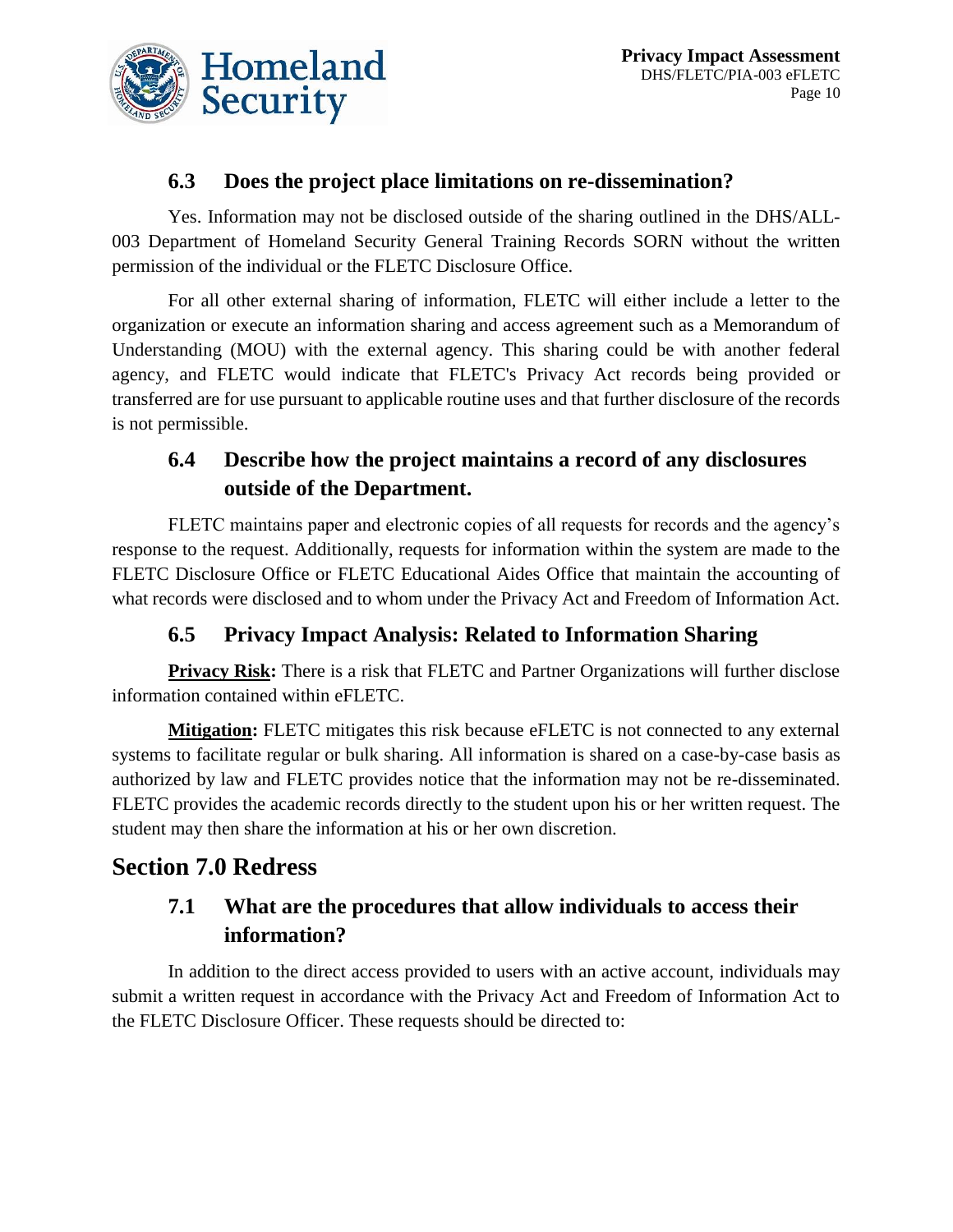

Federal Law Enforcement Training Center FOIA/Privacy Request 1131 Chapel Crossing Road, Building 681 Glynco, Georgia 31524

Inquiries may also be initiated through the FLETC website, [www.fletc.gov.](http://www.fletc.gov/)

## **7.2 What procedures are in place to allow the subject individual to correct inaccurate or erroneous information?**

The FLETC website provides direction to individuals for correcting the information contained in FLETC records.<sup>8</sup> Written requests should be directed to:

Federal Law Enforcement Training Center FOIA/Privacy Request 1131 Chapel Crossing Road, Building 681 Glynco, Georgia 31524

Inquiries may also be initiated through the FLETC website, but only procedural information is exchanged in this manner. No action will be taken to correct a record without a signed, written request, proof of identity, and proof that the information in question is inaccurate.

## **7.3 How does the project notify individuals about the procedures for correcting their information?**

FLETC provides general notice to the individual about correcting his or her information on the FLETC website. The instructions direct the individual to contact the FLETC Disclosure Office with his or her written request and supporting documentation.

#### **7.4 Privacy Impact Analysis: Related to Redress**

**Privacy Risk:** There is a risk that the individual may be unable to correct his or her information once he or she provides it to FLETC.

**Mitigation:** FLETC mitigates this risk by allowing an individual to correct his or her information: 1) through a telephone call to the appropriate Support Services Center (or Help Desk); 2) by accessing his or her record electronically, such as via a web-based interface using a user ID and password; and 3) by allowing access and correction through the procedures outlined in the DHS Privacy Act Regulations, 44 CFR Part 6 and 6 CFR Part 5.

l

<sup>8</sup> For more information, please *see* [https://www.fletc.gov/guide-foia-privacy-act.](https://www.fletc.gov/guide-foia-privacy-act)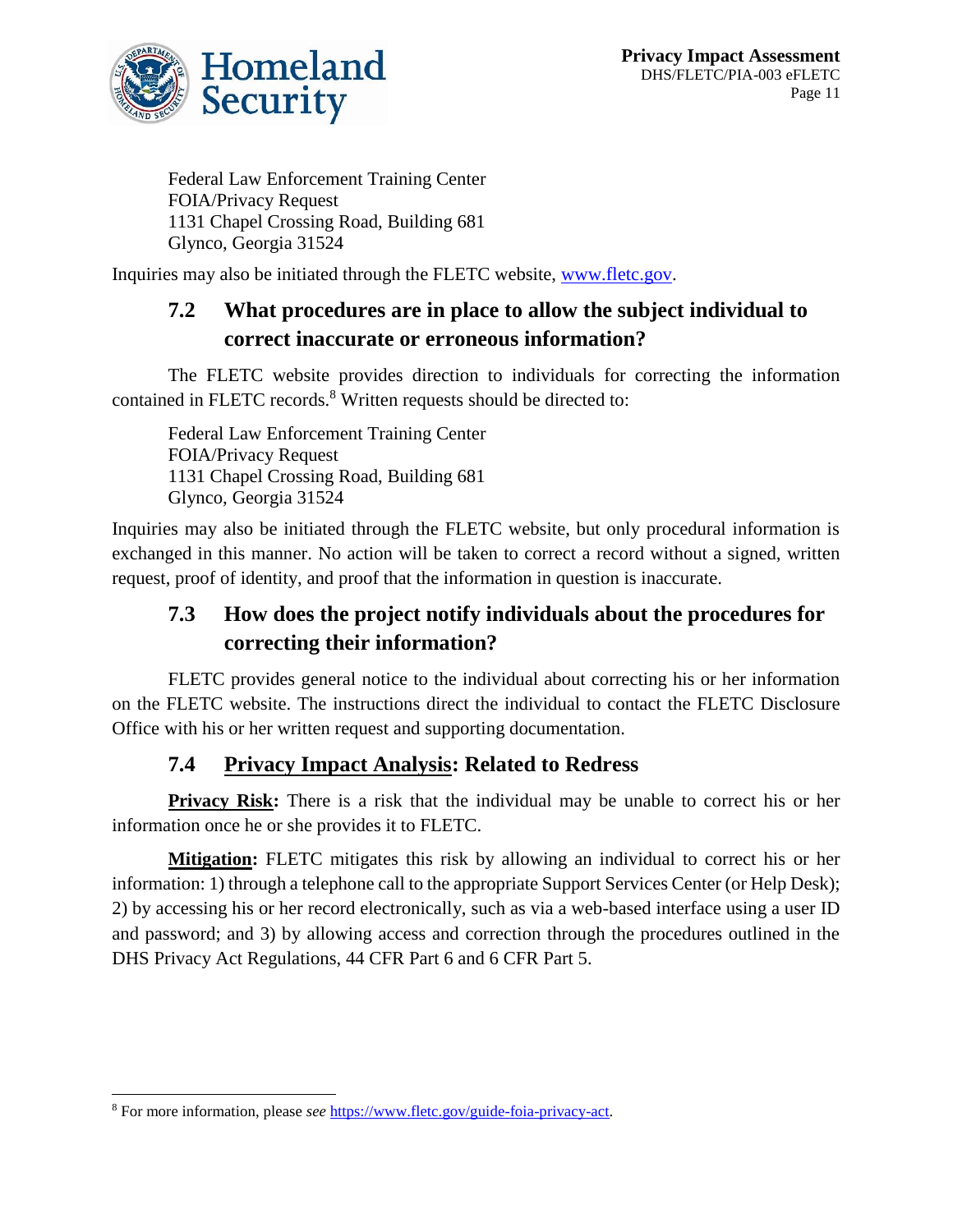

# **Section 8.0 Auditing and Accountability**

## **8.1 How does the project ensure that the information is used in accordance with stated practices in this PIA?**

FLETC uses technical controls to ensure that information is used in accordance with the stated practices in this PIA. eFLETC uses role-based access controls to limit user's access to information. An individual must have a valid and active eFLETC account to access the system. eFLETC also has full audit capability for all data changes in the system.

## **8.2 Describe what privacy training is provided to users either generally or specifically relevant to the project.**

All eFLETC users (i.e., instructors, system administrators, training support staff) must have both annual privacy and IT security training prior to receiving access to the system. Those with security responsibilities receive training dealing with elevated privileges. Those, such as System Owners and Information System Security Officers, receive role-based training related to their security functions.

## **8.3 What procedures are in place to determine which users may access the information and how does the project determine who has access?**

eFLETC controls data access through domains and workflows (a role is a collection of workflows). A domain defines the data a user can access; a workflow establishes what the user can do with that record in the database. Domain access and user roles are configured in the system according to the business requirements set forth by the Program Manager. These business decisions are documented in the eFLETC design documentation. Access to eFLETC falls in four general categories: (1) students; (2) administrative users; (3) Partner Organization users; and (4) system administrators including database administrators, network engineers, etc.

Once they have been registered for training in eFLETC, the system generates an e-mail to the student that includes the student's login information. The eFLETC administrator grants access to administrative users at the request of the user's supervisor or contracting officer's representative. The request must specify the level of access required and verify the user's need-toknow. If approved, an account is created and a role is assigned to the user. eFLETC grants access to Partner Organization users as determined in the MOU laying out use of the system..

System administrators are responsible for the actual software and hardware on which eFLETC operates. Personnel having system level access to the eFLETC must first submit to a background investigation and go through the government security clearance process. These procedures are documented in the System Security Plan.